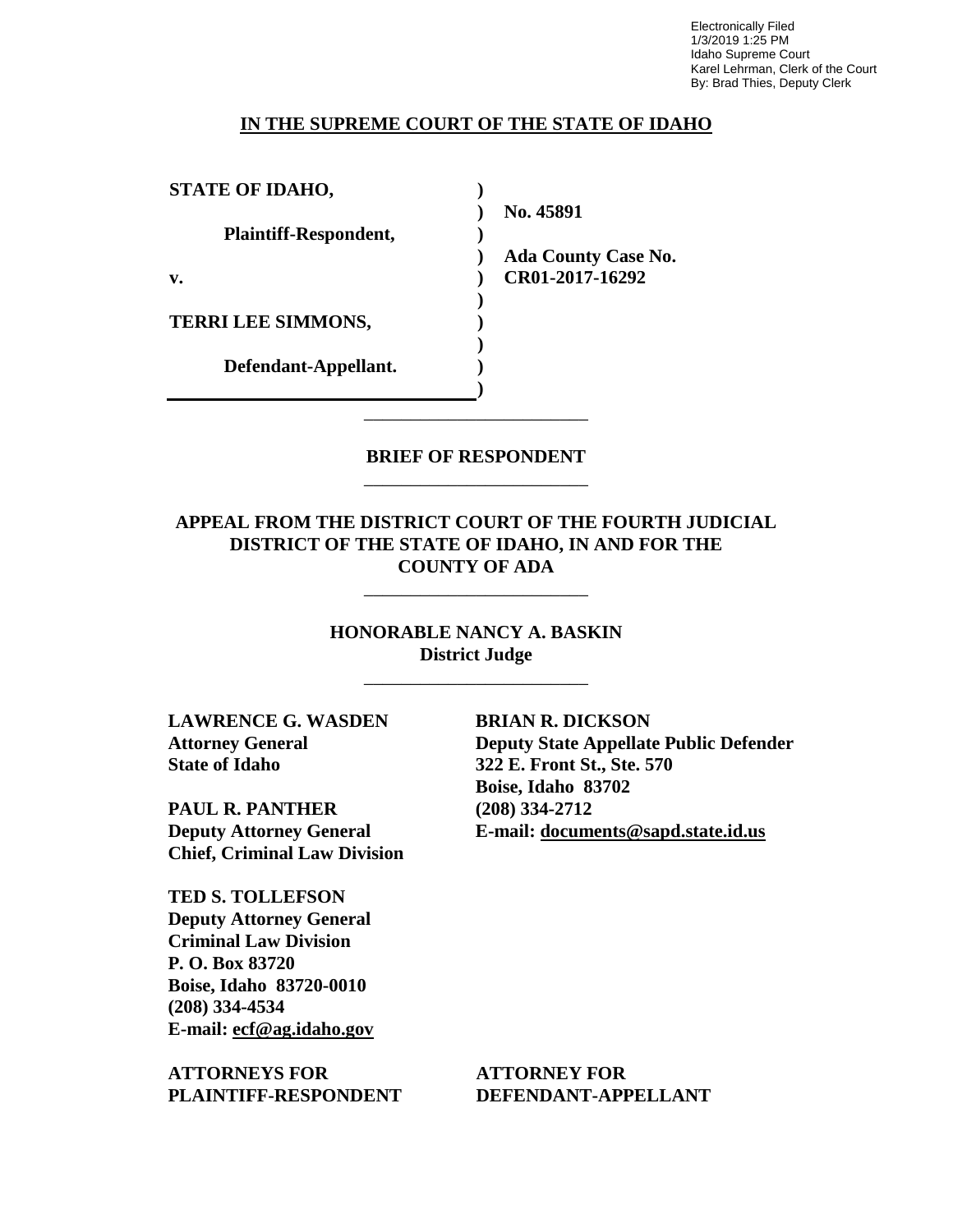# **TABLE OF CONTENTS**

|                 | $\begin{minipage}{0.9\linewidth} \textbf{STATEMENT OF THE CASE} \end{minipage} \begin{minipage}{0.9\linewidth} \textbf{0.00} \end{minipage} \begin{minipage}{0.9\linewidth} \textbf{0.00} \end{minipage} \begin{minipage}{0.9\linewidth} \textbf{0.00} \end{minipage} \begin{minipage}{0.9\linewidth} \textbf{0.00} \end{minipage} \begin{minipage}{0.9\linewidth} \textbf{0.00} \end{minipage} \begin{minipage}{0.9\linewidth} \textbf{0.00} \end{minipage} \begin{minipage}{0.9\linewidth} \textbf$ |
|-----------------|-------------------------------------------------------------------------------------------------------------------------------------------------------------------------------------------------------------------------------------------------------------------------------------------------------------------------------------------------------------------------------------------------------------------------------------------------------------------------------------------------------|
|                 |                                                                                                                                                                                                                                                                                                                                                                                                                                                                                                       |
|                 |                                                                                                                                                                                                                                                                                                                                                                                                                                                                                                       |
|                 |                                                                                                                                                                                                                                                                                                                                                                                                                                                                                                       |
|                 |                                                                                                                                                                                                                                                                                                                                                                                                                                                                                                       |
|                 | The District Court Did Not Err When It Denied Simmons'                                                                                                                                                                                                                                                                                                                                                                                                                                                |
| А.              |                                                                                                                                                                                                                                                                                                                                                                                                                                                                                                       |
| $\mathbf{B}$ .  |                                                                                                                                                                                                                                                                                                                                                                                                                                                                                                       |
| $\mathcal{C}$ . | Simmons Failed To Establish That She Had A<br>Reasonable Expectation Of Privacy In Containers<br>Left Unattended In A Public Alley Next To A                                                                                                                                                                                                                                                                                                                                                          |
|                 |                                                                                                                                                                                                                                                                                                                                                                                                                                                                                                       |
|                 |                                                                                                                                                                                                                                                                                                                                                                                                                                                                                                       |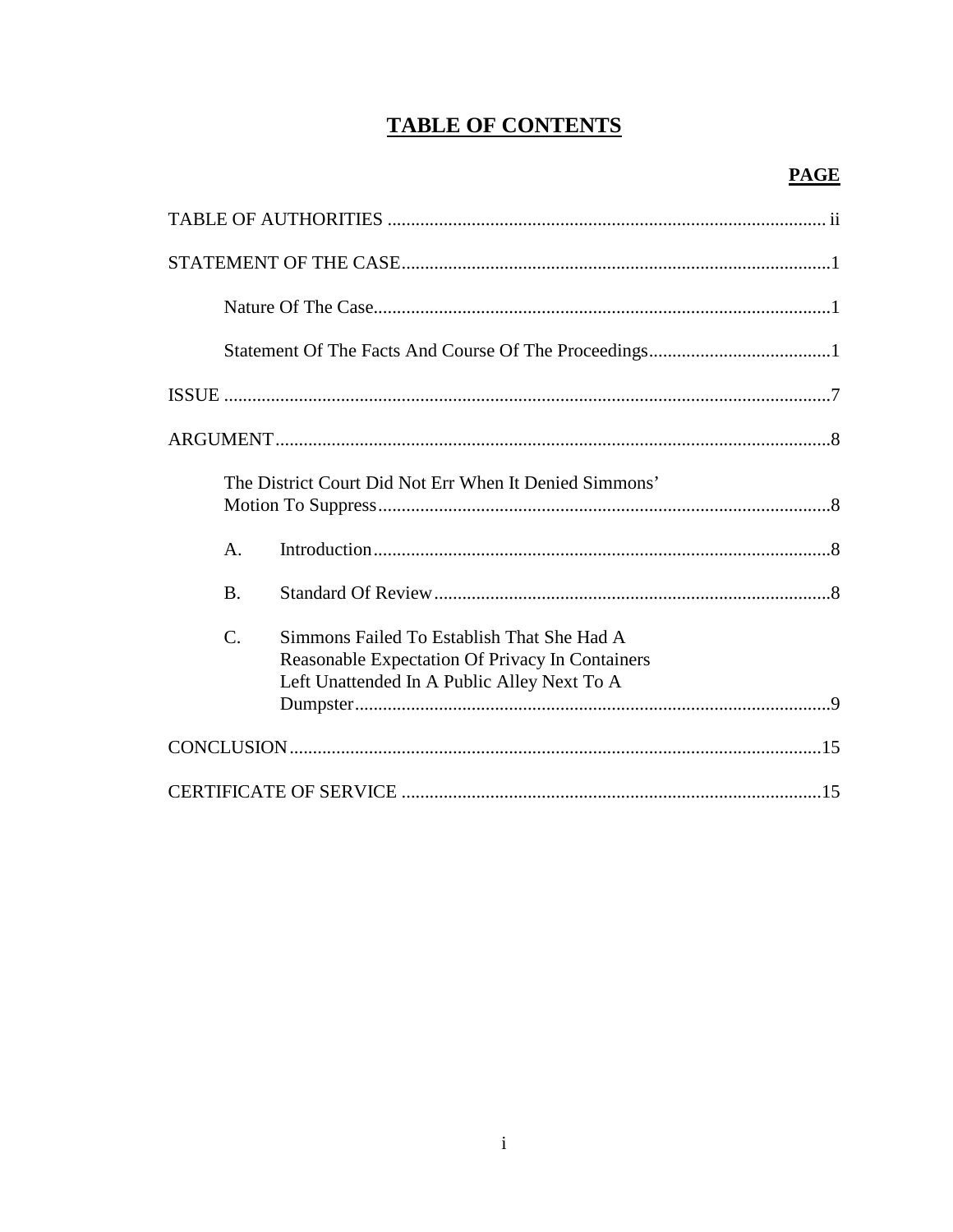# **TABLE OF AUTHORITIES**

| <b>CASES</b>                                                                       | <b>PAGE</b> |
|------------------------------------------------------------------------------------|-------------|
|                                                                                    |             |
|                                                                                    |             |
| Lavan v. City of Los Angeles (Lavan I), 797 F. Supp.2d 1005                        |             |
| Lavan v. City of Los Angeles (Lavan II), 693 F.3d 1022 (9th Cir. 2012)  12, 13, 14 |             |
|                                                                                    |             |
|                                                                                    |             |
|                                                                                    |             |
|                                                                                    |             |
|                                                                                    |             |
|                                                                                    |             |
|                                                                                    |             |
|                                                                                    |             |
|                                                                                    |             |
|                                                                                    |             |
|                                                                                    |             |
|                                                                                    |             |
|                                                                                    |             |
|                                                                                    |             |
|                                                                                    |             |
|                                                                                    |             |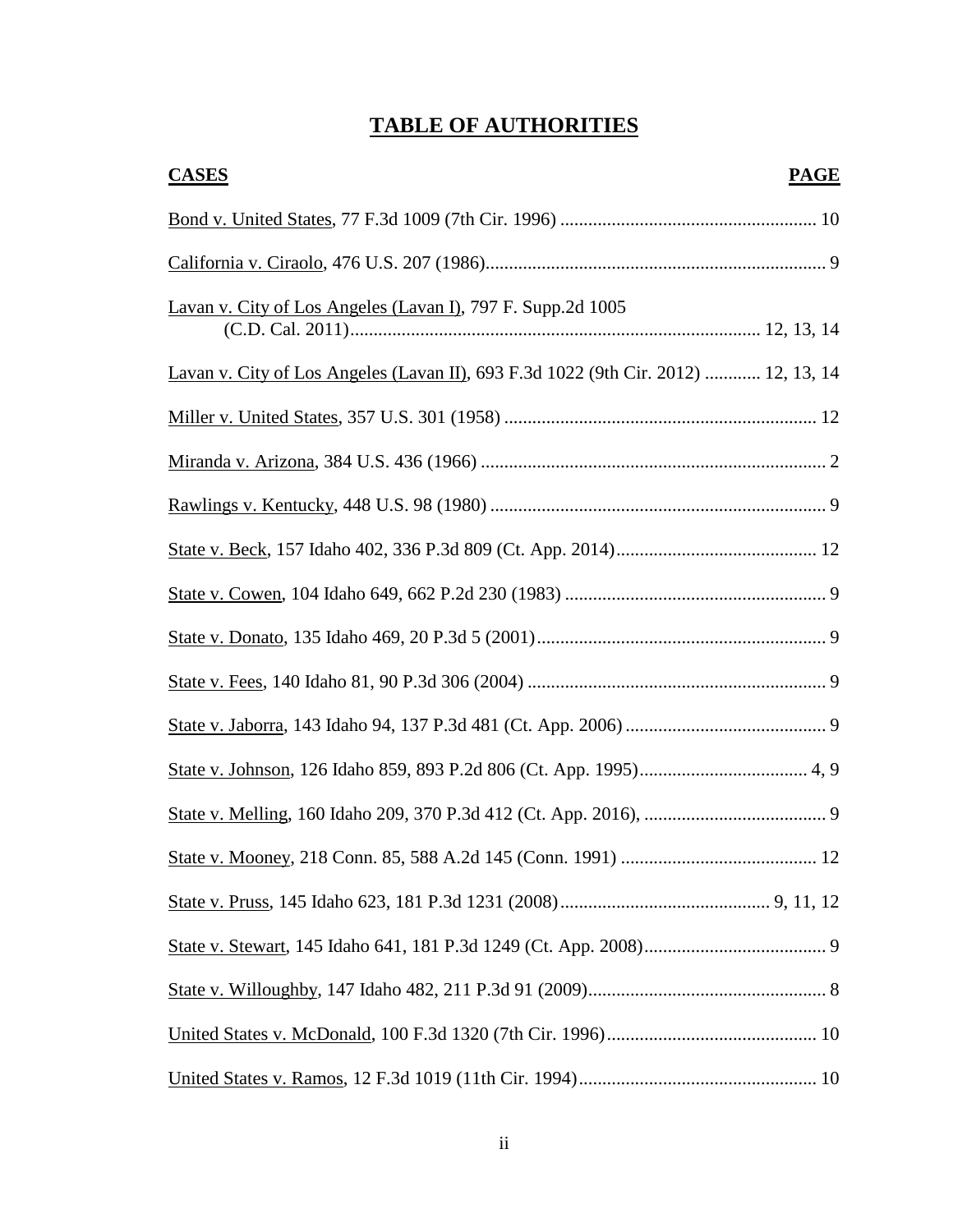#### STATEMENT OF THE CASE

### Nature Of The Case

Terri Lee Simmons appeals from the judgment of the district court entered upon her conditional guilty plea to possession of methamphetamine. On appeal Simmons argues the district court erred when it denied her motion to suppress.

## Statement Of The Facts And Course Of The Proceedings

Dispatch received a call regarding a suspicious individual in the alley behind the Like Nu Car Wash. (6/8/17 Tr., p. 3, L. 23 – p. 5, L. 24, p. 8, L. 21 – p. 9, L. 25; see also Ex. A at 6:20 to 7:25.) An individual had been next to the dumpster and left some property behind, including a box with a picture of a gun on it. (Id.) The staff of the car wash called dispatch because they were concerned about the box with the picture of the gun. (Id.)

When Officer Janicek responded to the scene, there was nobody around the dumpster in the alley.  $(6/8/17 \text{ Tr}$ , p. 6, Ls. 8-16, p. 10, L. 21 – p. 12, L. 10.) Next to the dumpster, Officer Janicek saw a small "cat tote," with a cat inside, and a pile of items, including a Tupperware, a box and two books. (See  $6/8/17$  Tr., p. 4, L. 19 – p. 5, L. 16; see also Ex. A at 10:35 to 10:50 (Officer Janicek recreates how the pile of items were stacked next to the dumpster).) In the stack was a box with a picture of a gun on it.  $(6/8/17$  Tr., p. 4, L. 19 – p. 5, L. 16.) Officer Janicek was concerned there could be a gun inside, so he opened it. (Id.) Inside Officer Janicek found syringes and a plastic spoon with a clear white substance that appeared to be methamphetamine. (6/8/17 Tr., p. 5, Ls. 17-24; see also Ex. A at 0:00 to 0:26.) The white substance later tested presumptive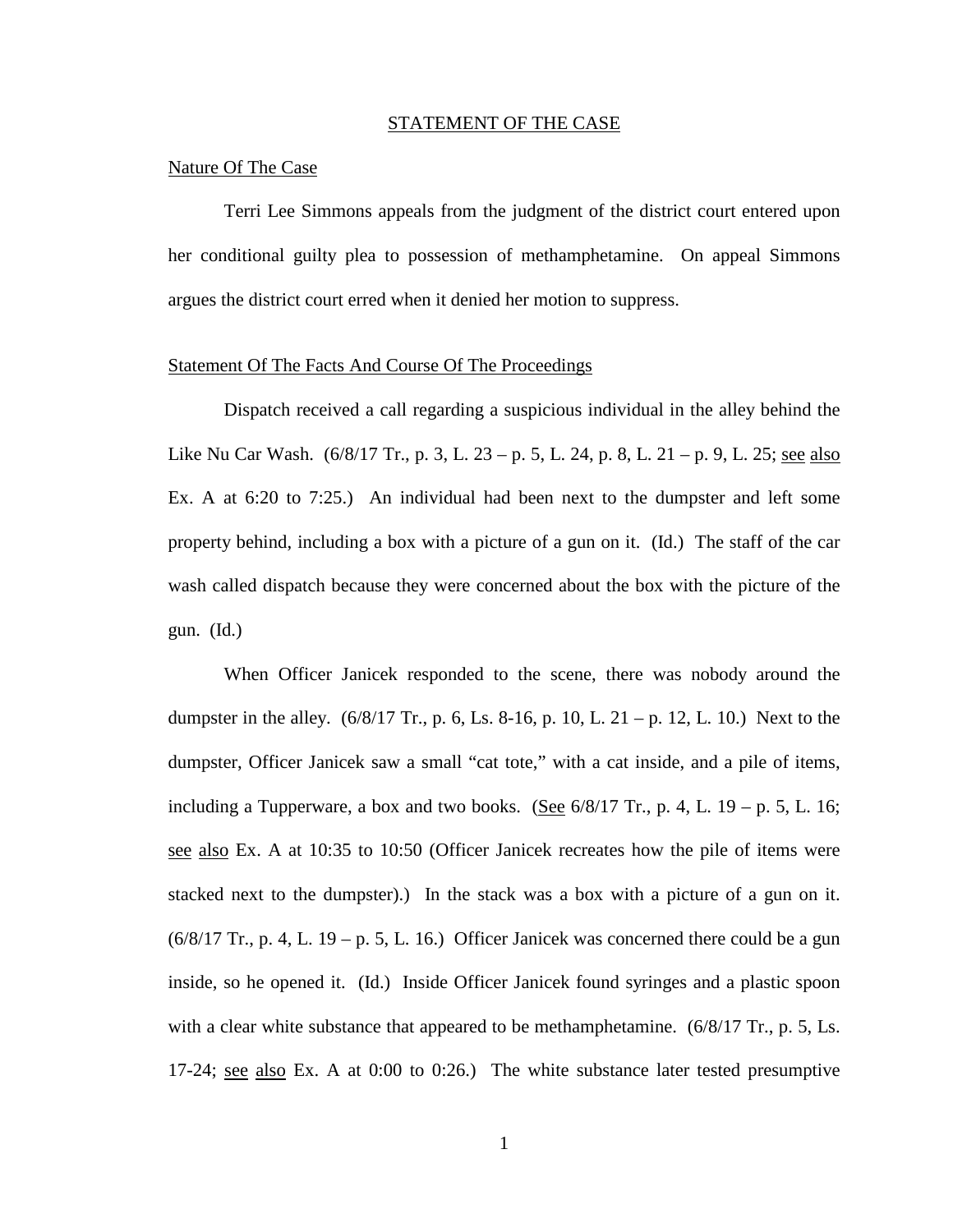positive for the presence of methamphetamine.  $(6/8/17 \text{ Tr}$ , p. 5, L.  $25 - p$ . 6, L. 7.) In the Tupperware container Officer Janicek found a green leafy substance and a makeshift pipe. (See R., p. 120.)

When Officer Janicek was collecting the items for disposal, Simmons walked around the corner. (See  $6/8/17$  Tr., p. 6, Ls. 8-16, p. 10, L. 21 – p. 12, L. 10; See Ex. A at 0:27 to 2:48.) Simmons claimed ownership of some of the boxes, but she told Officer Janicek that the box with the picture of the gun on it was not hers. (See Ex. A at 1:20 to  $2:48.$ 

Shortly thereafter, a car wash employee arrived on scene and explained that he gave Simmons permission to leave her cat "over there" but that they became concerned because she left more than the cat, including a box with a picture of a gun on it. (See Ex. A at 2:56 to 3:40.) The state charged Simmons with possession of methamphetamine, possession of marijuana and possession of drug paraphernalia. (R., pp. 28-29.)

Simmons filed a motion to suppress claiming that Officer Janicek's warrantless search of items piled next to the dumpster was unconstitutional (R., pp. 39-40, 67-76.) Simmons also claimed that her statements to police were obtained in violation of *Miranda*<sup>[1](#page--1-0)</sup> and were the "fruit of the poisonous tree." (See id.) The state objected.  $(R_{\cdot},$ pp. 53-54, 83-88.)

At the suppression hearing Officer Janicek's body camera recording was admitted as evidence, and, pursuant to the request of the parties, the district court also relied upon the preliminary hearing transcript.  $(11/27/17 \text{ Tr}, p. 8, L. 2 - p. 11, L. 4; Ex. A.)$ 

 $\overline{a}$ 

<sup>&</sup>lt;sup>1</sup> Miranda v. Arizona, 384 U.S. 436 (1966).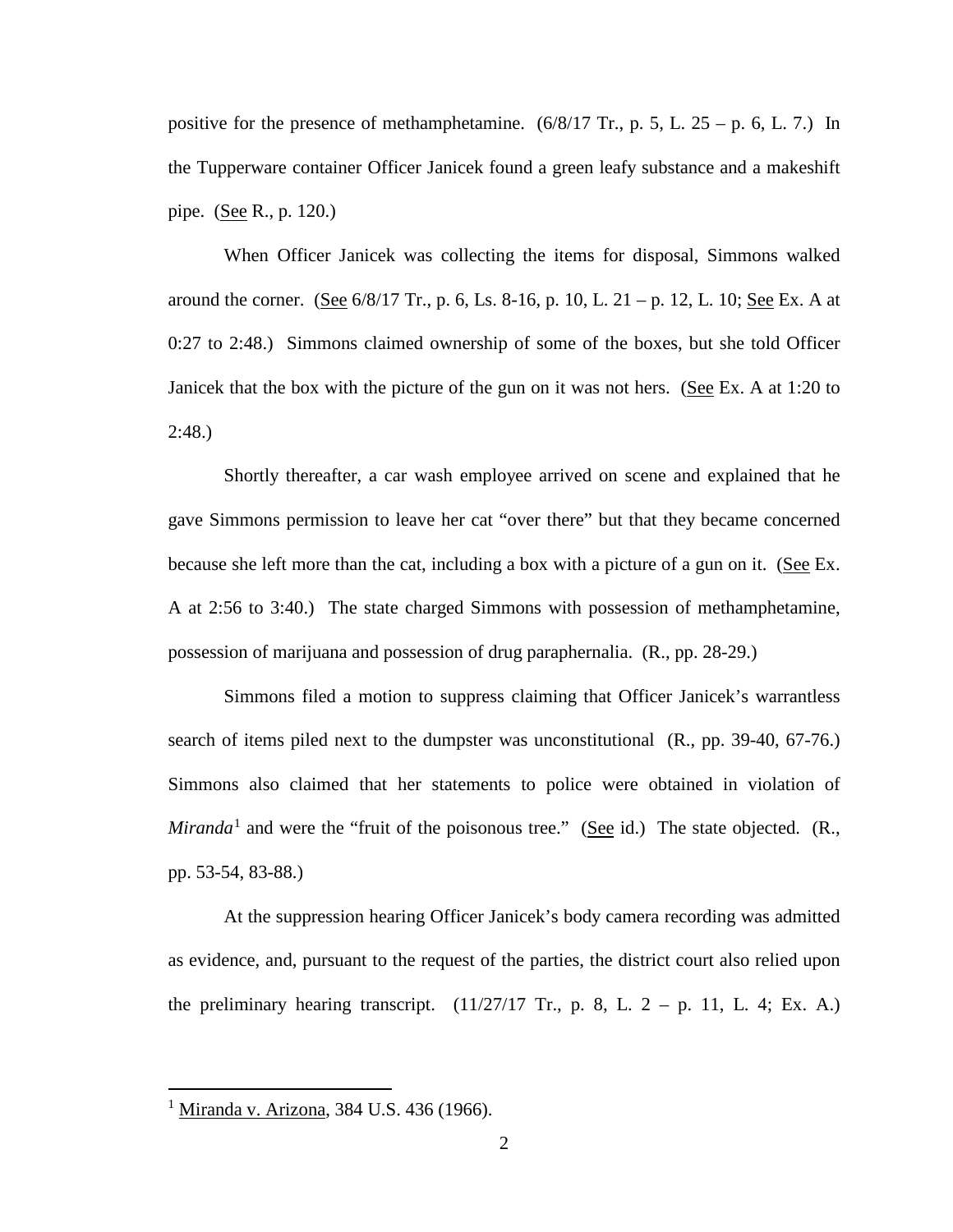Simmons testified that she did not remember having a box with a picture of a gun on it.

(11/27/17 Tr., p. 24, Ls. 7-16.)

The district court entered an oral ruling on the record and denied Simmons' motion to suppress, but also reserved the right to further explain its ruling in a written decision.  $(11/27/17$  Tr., p. 41, L. 15 – p. 57, L. 5.) In the oral ruling, the district court applied the two-part test to determine whether Simmons possessed a legitimate expectation of privacy in the box.  $(See Id.)$ 

As to the first question of the property, the question becomes for the Court does the defendant in this case have an expectation of privacy such that the search of the property should be suppressed?

The Court notes that there is no automatic standing to contest the legality of a search and seizure for a defendant charged with a crime of possession. The defendant must show that his or her Constitutional rights have been infringed. They can't assert another person's Constitutional rights.

So that in this case, if there was another owner of the box with a picture of the gun on it, and that wasn't the defendant's, she can't assert the right of the rightful owner of that box.

So the question is, did the defendant have a legitimate expectation of privacy in the area searched or the article seized? And the Court cites, *Rakas v Illinois*, 439 US 128, 1978.

The US Supreme Court enunciated a two-step process to determine whether a defendant has possessed a legitimate expectation of privacy in *Smith v Maryland*, 442 US 735, 1979. First, a court must ascertain whether the defendant had a subjective expectation of privacy and second, it must determine whether the court's [sic] subjective expectation viewed objectively was reasonable.

 $(11/27/17$  Tr., p. 45, L. 2 – p. 46, L. 5.) The district court noted that this United States

Supreme Court case law is consistent with Idaho law. (11/27/17 Tr., p. 46, Ls. 6-12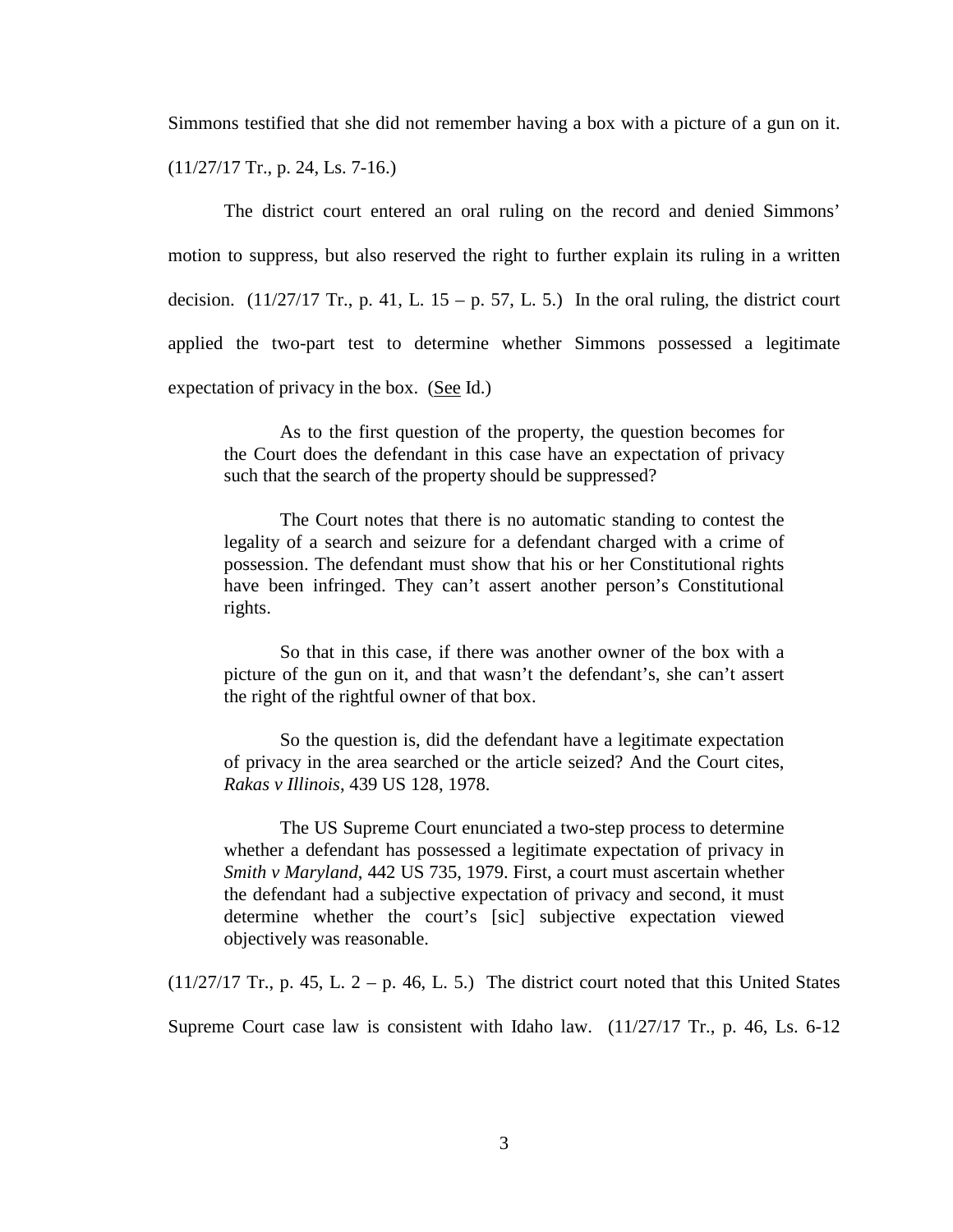(citing  $State v. Johnson, 126 Idaho 859, 893 P.2d 806 (Ct. App. 1995)<sup>2</sup>.) The district$  $State v. Johnson, 126 Idaho 859, 893 P.2d 806 (Ct. App. 1995)<sup>2</sup>.) The district$  $State v. Johnson, 126 Idaho 859, 893 P.2d 806 (Ct. App. 1995)<sup>2</sup>.) The district$ </u> court applied the factors and determined that, while Simmons subjectively believed she had an expectation of privacy in the containers, she did not have an objectively reasonable expectation of privacy in those items left next to a dumpster in an alley:

As to one, in viewing the light the most favorable to the defendant's testimony and the body cam, the Court finds that the defendant believed she had some subjective expectation of privacy when she asked permission of the car wash employee to leave certain property next to the dumpster.

So then the Court will go to the second prong of the test, is society willing to accept this subjective expectation of privacy as objectively reasonable? And this is where the State of Idaho has set forth a number of factors that can be considered by the Court in determining whether that subjective expectation of privacy is objectively reasonable.

Use of the property. At the time that the officers were called to the alley location, to the car wash and went to the alley location next to the dumpster, the defendant was not using the property. No one was using the property. The property was sitting there with no one around it.

Did the defendant have the ability to control and regulate the area? The Court finds that the defendant did not have the ability to control and regulate the area. She did not own the property. It was a public alley next to a dumpster, she had left the location. And while it is true she returned to the location, the Court finds at the time the property was searched by the officer that the defendant did not have the ability to control and regulate the area.

The Court can consider the totality of the surrounding circumstances. The Court notes that simply having permission to legitimately leave something in an alley does not equal legitimate expectation of privacy. Defendant had no ownership of the land where the items were left. She left them in open public view to a public access alley next to a dumpster.

 $\overline{a}$ 

<sup>2</sup> In its oral ruling the district court referenced "*State v Jackson*, 126 Idaho 859, Court of Appeals 1995," however the correct name of the case is State v. Johnson, 126 Idaho 859, 893 P.2d 806 (Ct. App. 1995), and thus that is the citation that will be used on appeal.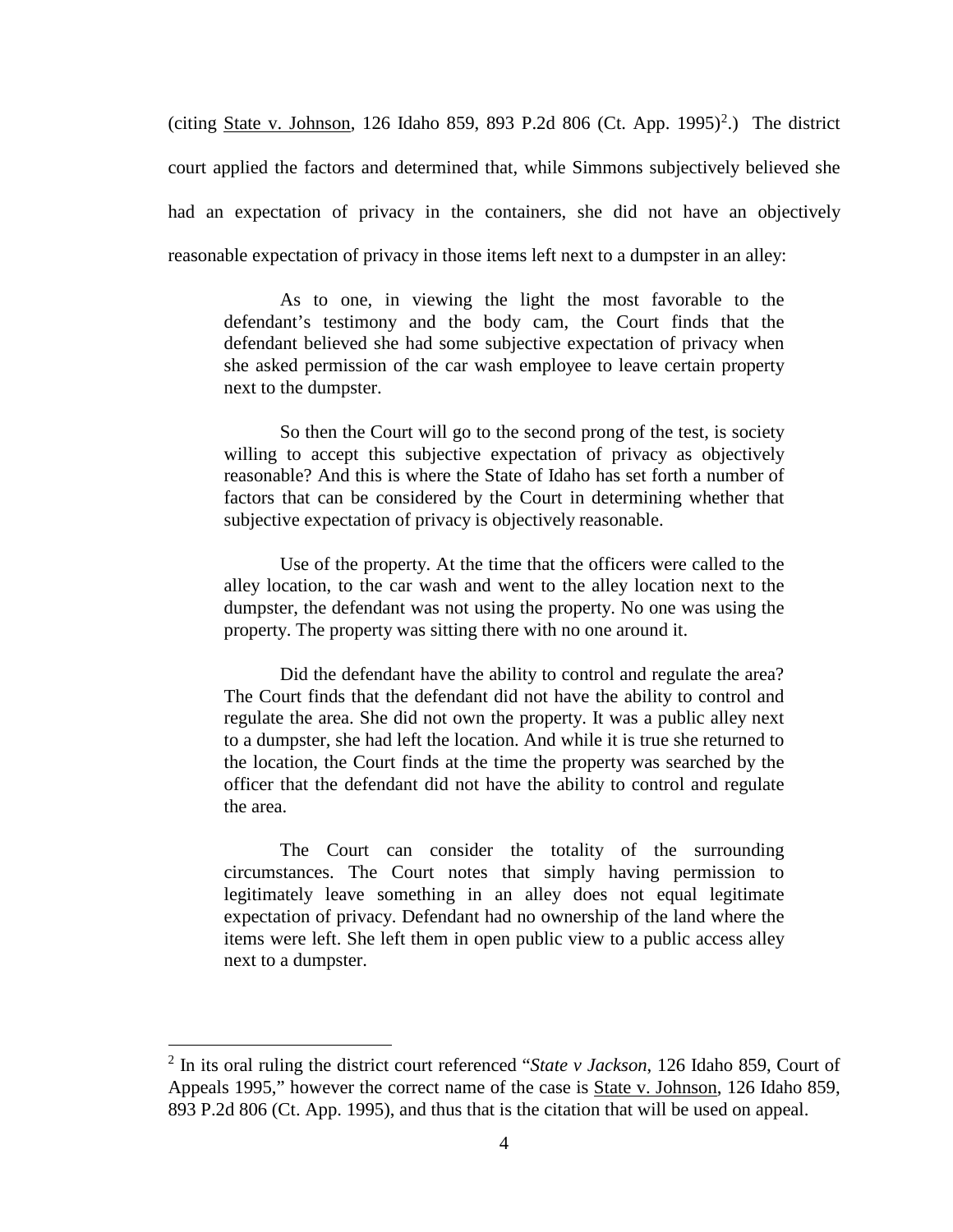This is not like a situation where a person is staying in a guest room at a friend's apartment. They normally wouldn't have an expectation of privacy since it is not their apartment. But since they are staying in a guest room they have that expectation.

This is more like the facts in *State v Donato*, 135 Idaho 469, 2000, wherein there is no expectation of privacy where you knowingly expose your property to the public.

I talked about defendant not being present to maintain control over the property. The defendant was not using the property when found. The fact that this dumpster location and this public alley was within close proximity to a school, the school is located across the street. The Court acknowledges the defense argument that it was a Sunday, however, it was a Sunday afternoon and based on community safety and the fact that no one was around the property and the box had a picture of a gun on it and the items were located next to a trash can, the Court finds that that supports that the property -- that the defendant's subjective expectation of privacy is not objectively reasonable.

Additionally, the defendant in this case denied ownership of the box with the gun on it. A person does not possess a reasonable expectation of privacy to which he or she has no possessory or ownership interest. This comes from *US v Thomas*, 447, F 3rd, 1191, Ninth Circuit, 2006. And also flows from *Rakas,* R-A-K-A-S, *v Illinois*, 439 US 128, 1978. And disclaimer of ownership constitutes abandonment pursuant to *State v Melling,* M-E-L-L-I-N-G, 160 Idaho, 209, Court of Appeals 2016.

Therefore, the Court finds in viewing the factors set forth by -- in *State v [Johnson]* as well as the totality of the surrounding circumstances of this particular case that the defendant had no objectively reasonable expectation of privacy so the threshold Fourth Amendment question presents further inquiry as to an improper search of these items in the alley.

When the officer came across the items there was no privacy interest of any person when he examined those items. And further investigation by inquiring of the defendant also produced that she denied ownership of certain of the items, at least the box with the gun on it.

So for these reasons the Court finds that the two -- that the defendant has not established or carried her burden to establish that she not only had subjective expectation but also that that expectation was objectively reasonable and that portion of the motion to suppress is denied.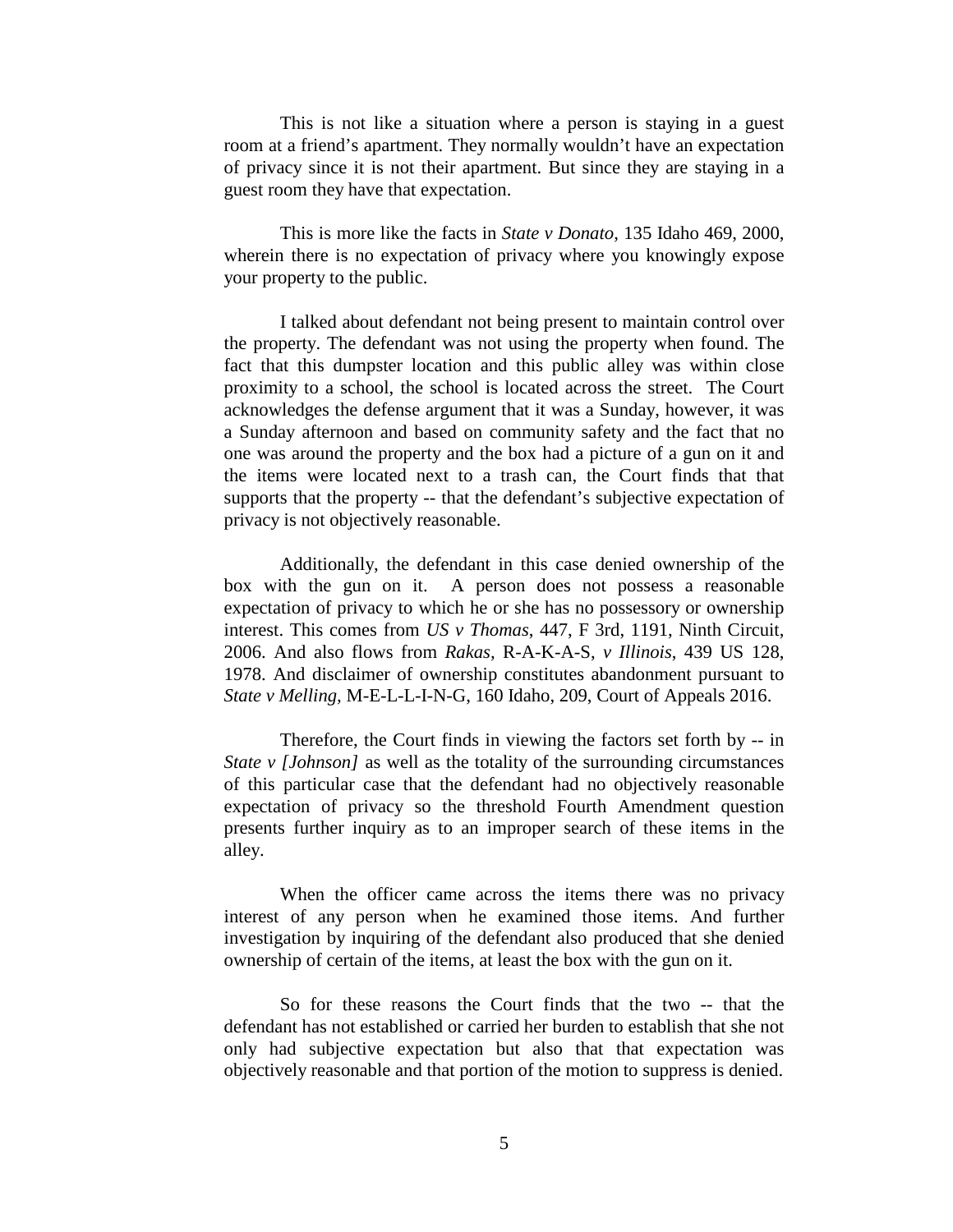$(11/27/17$  Tr., p. 46, L. 13 – p. 50, L. 8; <u>see also</u>  $11/27/17$  Tr., p. 55, L. 11 – p. 57, L. 5.) The district court also entered a Memorandum Decision and Order to further explain its ruling. (See R., pp. 119-132.) Simmons entered a conditional guilty plea and reserved the right to appeal the denial of her motion to suppress. (R., pp. 112-114; 11/29/17 Tr., p. 60, L.  $4 - p$ . 72, L. 8.) The district court entered judgment and sentenced Simmons to five years with two years fixed. (R., pp. 139-146.) The district court suspended the sentence and placed Simmons on probation for five years. (Id.) Simmons timely appealed. (R., pp. 149-152.)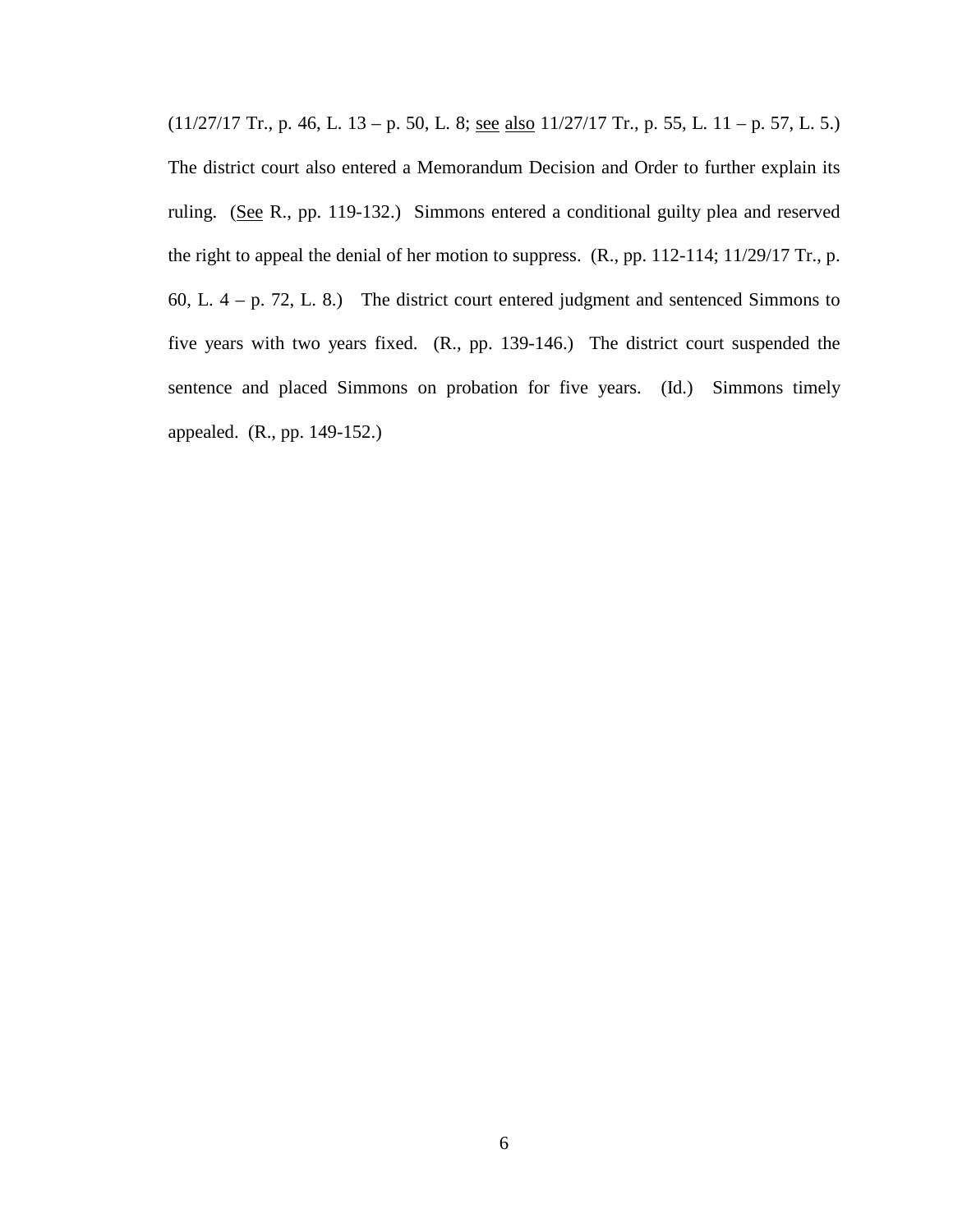## ISSUE

Simmons states the issue on appeal as:

Whether the district court erred when it denied Ms. Simmons' motion to suppress the evidence found as a result of the initial warrantless search of her closed containers.

(Appellant's brief, p. 5.)

The state rephrases the issue as:

Has Simmons failed to show the district court erred when it denied her motion to suppress the evidence obtained pursuant to a warrantless search of a pile of items left in an alley next to a dumpster?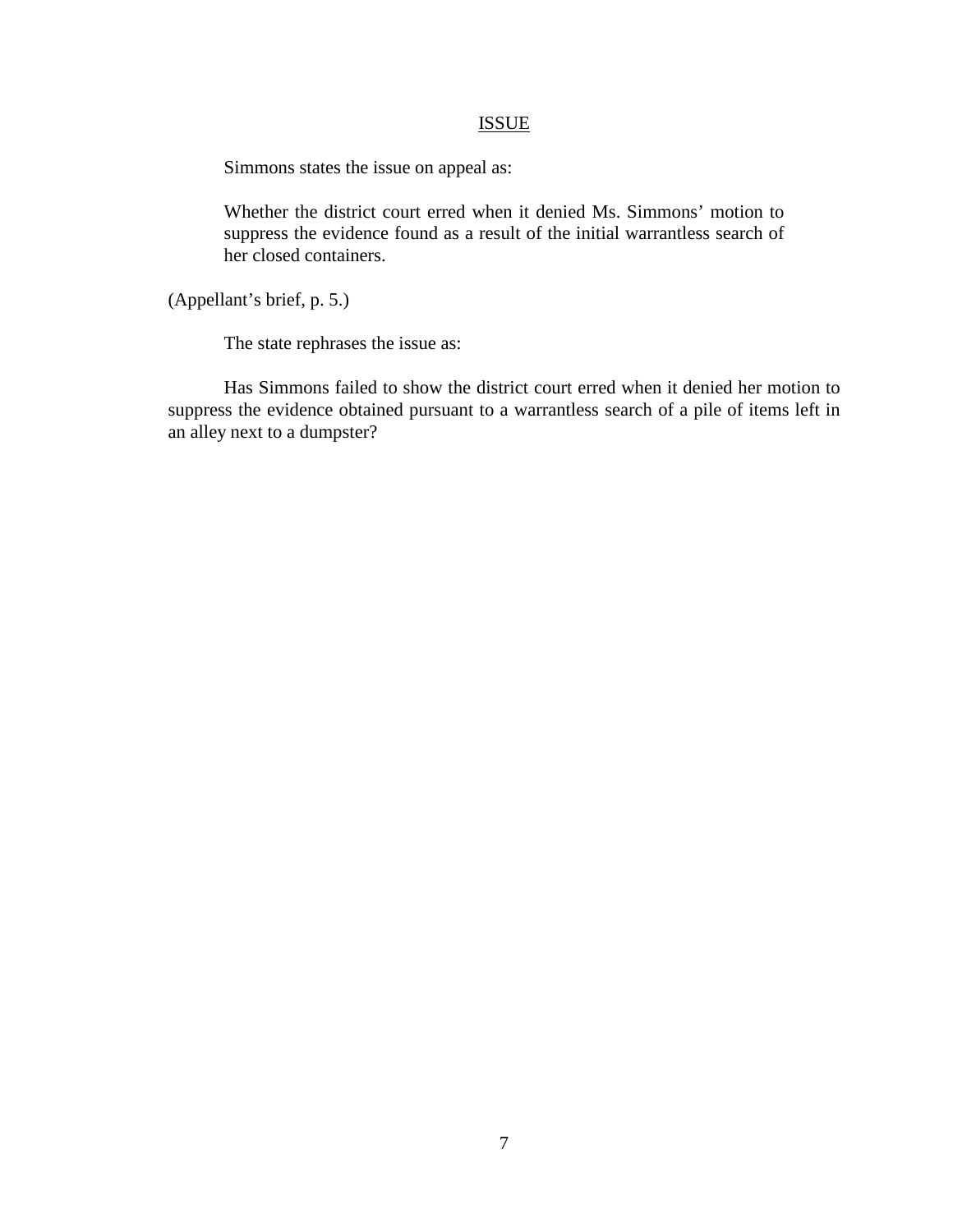### ARGUMENT

### The District Court Did Not Err When It Denied Simmons' Motion To Suppress

#### A. Introduction

The district court determined that Simmons failed to establish a reasonable expectation of privacy in a pile of items left in a public alleyway next to a dumpster.  $(11/27/17$  Tr., p. 41, L. 15 – p. 57, L. 5; R., pp. 119-127.) On appeal, Simmons argues the district court erred because she claims, as a homeless person, she has a reasonable expectation of privacy in items left out in public. (See Appellant's brief, pp. 6-16.) Simmons' argument is not supported by the record or the law.

The record refutes Simmons' argument because, at the time Officer Janicek searched the pile of items, he was responding to a call from the manager of a business that a woman had left some concerning items by a dumpster in the alley. The cases relied upon by Simmons to establish an objectively reasonable expectation of privacy in items left in public by homeless individuals are all distinguishable. Most of the cases revolve around establishing an expectation of privacy in a temporary shelter or housing – not in piles of items left next to dumpsters. Simmons failed to establish a reasonable expectation of privacy and has failed to show the district court erred.

# B. Standard Of Review

On review of a ruling on a motion to suppress, the appellate court defers to the trial court's findings of fact unless clearly erroneous, but exercises free review of the trial court's determination as to whether constitutional standards have been satisfied in light of the facts. State v. Willoughby, 147 Idaho 482, 485-86, 211 P.3d 91, 94-95 (2009); State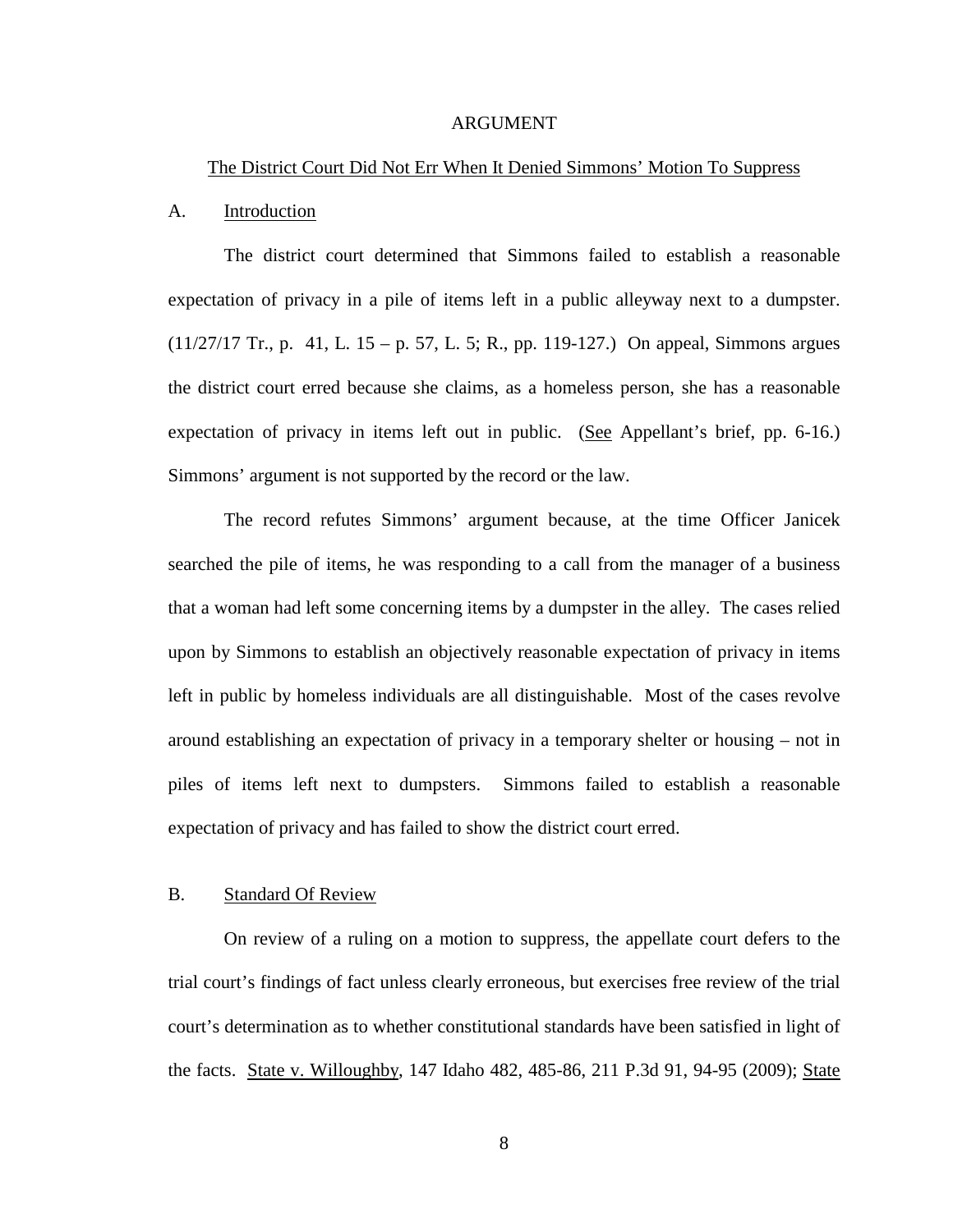$v.$  Fees, 140 Idaho 81, 84, 90 P.3d 306, 309 (2004). If findings are supported by substantial evidence in the record, those "[f]indings will not be deemed clearly erroneous." State v. Stewart, 145 Idaho 641, 648, 181 P.3d 1249, 1256 (Ct. App. 2008) (quoting State v. Jaborra, 143 Idaho 94, 98, 137 P.3d 481, 485 (Ct. App. 2006)).

# C. Simmons Failed To Establish That She Had A Reasonable Expectation Of Privacy In Containers Left Unattended In A Public Alley Next To A Dumpster

 "A person challenging a search has the burden of showing that he or she had a legitimate expectation of privacy in the item or place searched." State v. Pruss, 145 Idaho 623, 626, 181 P.3d 1231, 1234 (2008) (citing Rawlings v. Kentucky, 448 U.S. 98, 104 (1980); State v. Cowen, 104 Idaho 649, 651, 662 P.2d 230, 232 (1983)). Whether a person has a legitimate expectation of privacy involves a two-part inquiry: "(1) Did the person have a subjective expectation of privacy in the object of the challenged search? and (2) Is society willing to recognize that expectation as reasonable?" Id. (citing California v. Ciraolo, 476 U.S. 207, 211 (1986); State v. Donato, 135 Idaho 469, 473, 20 P.3d 5, 9 (2001)). "The first inquiry under the two-part test is an issue of fact." Id. "The second inquiry is an issue of law." Id. Factors that have been considered part of this analysis include ownership, possession, control, ability to regulate access to the evidence, historical use of the item seized, and the totality of the surrounding circumstances. State v. Johnson, 126 Idaho 859, 862, 893 P.2d 806, 809 (Ct. App. 1995) (citation omitted).

 "Abandonment, in the Fourth Amendment context, occurs through words, acts, and other objective facts indicating that the defendant voluntarily discarded, left behind, or otherwise relinquished his interest in his property." State v. Melling, 160 Idaho 209, 211-212, 370 P.3d 412, 414-15 (Ct. App. 2016), *review denied* (May 24, 2016) (citing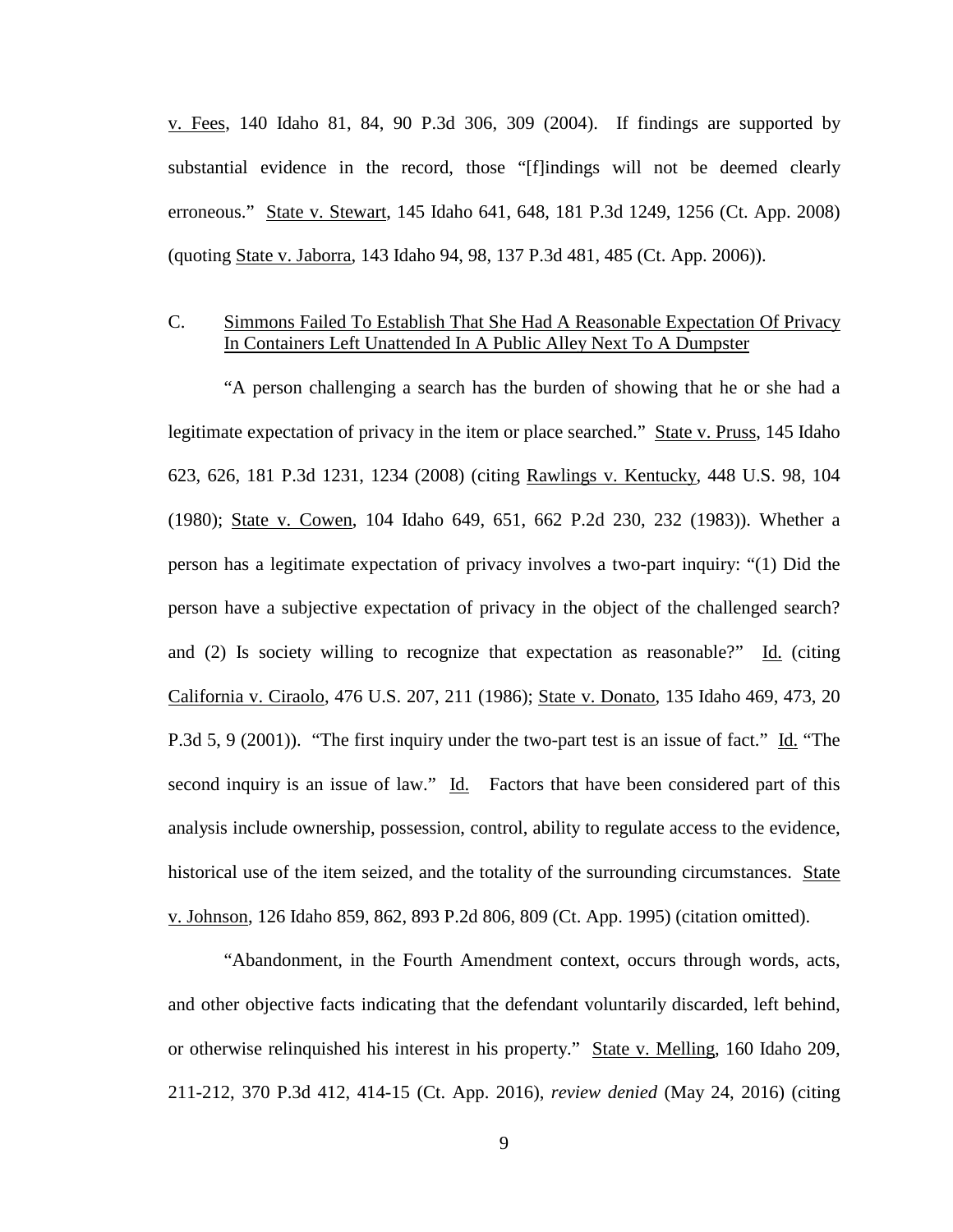Bond v. United States, 77 F.3d 1009, 1013 (7th Cir. 1996); United States v. McDonald, 100 F.3d 1320, 1327 (7th Cir. 1996) (overruled on other grounds); United States v. Ramos, 12 F.3d 1019, 1023-24 (11th Cir. 1994)).

Under the first part of the test, the district court found that Simmons "exhibited a subjective expectation of privacy in the property that she asked to leave near the dumpster." (R., p. 125; see also 11/27/17 Tr., p. 46, Ls. 13-19 ("As to one, in viewing the light the most favorable to the defendant's testimony and the body cam, the Court finds that the defendant believed she had some subjective expectation of privacy when she asked permission of the car wash employee to leave certain property next to the dumpster.").) The district court also found, however, that Simmons abandoned any interest in the box with the gun picture. (11/27/17 Tr., p. 49, Ls. 2-12.)

For the second part of the test, the district court found that Simmons' expectation of privacy in the items placed next to the dumpster was not an expectation of privacy that society is willing to recognize as objectively reasonable. (See R., pp. 125-126; see also 11/27/17 Tr., p. 46, L. 20 – p. 49, L. 1.) On appeal, Simmons argues that the district court erred in finding no objective expectation of privacy in the closed containers because she is homeless. (See Appellant's brief, pp. 7-16.) Simmons argues that she had an objectively reasonable expectation of privacy in the closed containers she stacked by the dumpster, because she is homeless and has no other place to store her possessions. (See Appellant's brief, pp. 7-12.) Simmons' argument is refuted by case law and the record.

The record refutes her argument because her argument is based upon her status as a homeless individual. Specifically, society would not recognize as reasonable an expectation that property left by a dumpster in an alley was not abandoned under the facts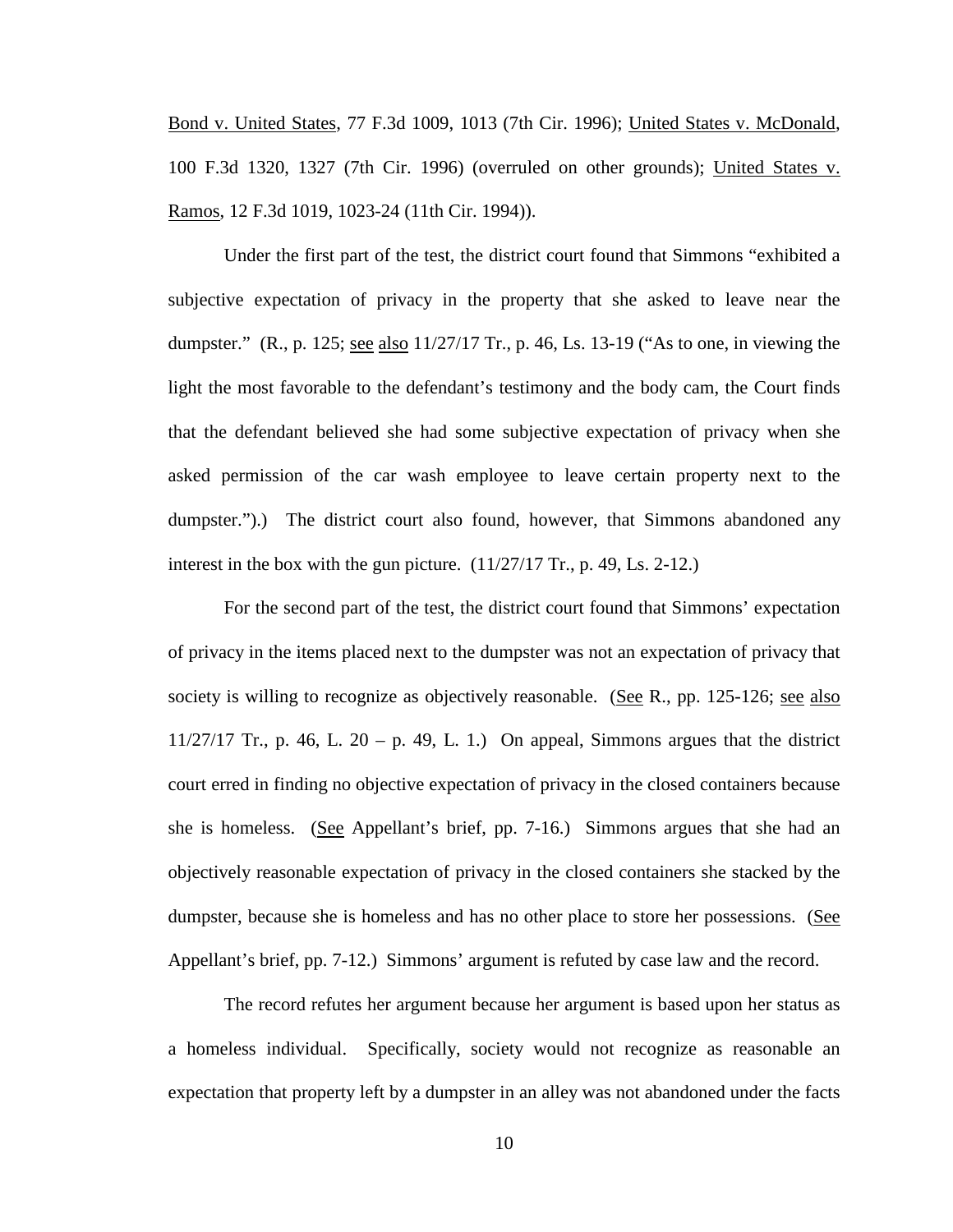of this case. Officer Janicek "responded to a dispatch call to investigate a potential suspicious subject at the Like Nu Car Wash[.]" (R., p. 120.) "When Officer Janicek arrived, a car wash employee told him that an older women had been sitting in the alley behind the car wash, and although she had since left the area, some personal items were left next to the dumpster[.]" (Id.) "When Officer Janicek arrived at the alley, [Simmons] was not using the property. In fact, no one was using the property, no one was present near it, and no one was supervising it." (R., p. 125.)

 Thus, the information available to Officer Janicek, at the time he opened the containers, was that a woman had left some items in the alleyway next to the dumpster, no one was around, and the employees of the car wash were concerned about one of the unattended boxes and called the police. There was no indication that these items belonged to a homeless individual and had not been abandoned. Officer Janicek learned of information regarding Simmons and her permission to leave her cat in the alley only after the search. (See Ex. A at 1:20 to 3:40.) Even this information would not have shown the belief that the other property was not abandoned to be unreasonable. Thus, the information available to Officer Janicek was simply that some containers had been left and abandoned by a dumpster in an alley. Any subjective expectation of privacy Simmons may have had in the items she left by the dumpster in a public alley was not objectively reasonable.

The cases cited by Simmons also do not support her argument. The cases relied upon by Simmons involved the police searching a shelter or temporary dwelling place. See State v. Pruss, 145 Idaho 623, 627, 181 P.3d 1231, 1235 (2008) (holding that defendant had a reasonable expectation of privacy in a temporary shelter or "hooch" on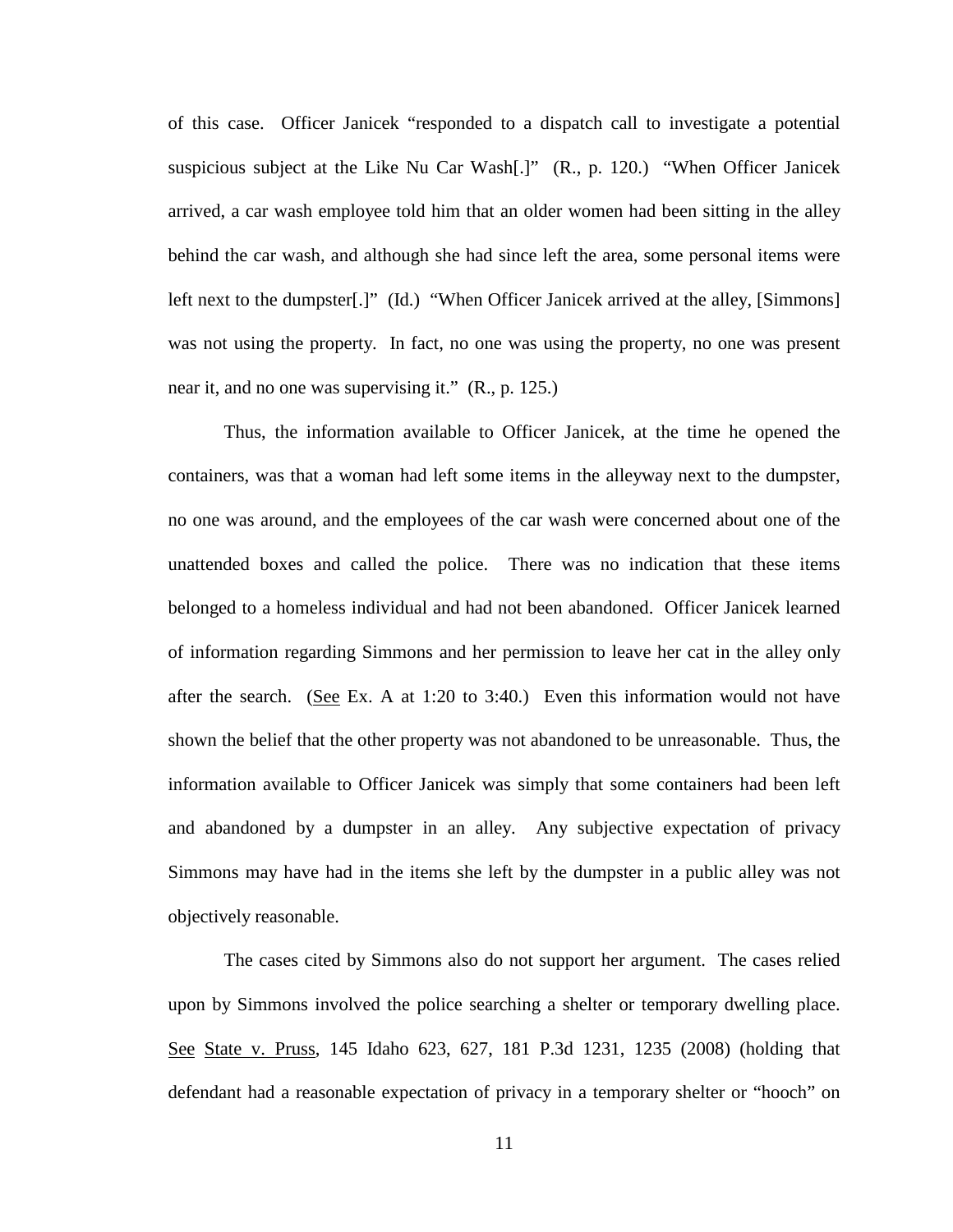public lands); State v. Mooney, 218 Conn. 85, 111, 588 A.2d 145, 160 (Conn. 1991) (the "containers were located in a place that, as the police knew when they searched them, the defendant regarded as his home, and that he maintained as such, however roughly") Homes and shelters, even temporary ones, are granted a high degree of privacy. See Pruss, 145 Idaho at 626, 181 P.3d at 1234. The Idaho Supreme Court has made clear that "[t]he respect for the sanctity of the home does not depend upon whether it is a mansion or hut, or whether it is a permanent or a temporary structure." Pruss, 145 Idaho at 626, 181 P.3d at 1234.

As stated eloquently by William Pitt, "'The poorest man may in his cottage bid defiance to all the forces of the Crown. It may be frail; its roof may shake; the wind may blow through it; the storm may enter; the rain may enter; but the King of England cannot enter—all his force dares not cross the threshold of the ruined tenement!'"

Id. (quoting Miller v. United States, 357 U.S. 301, 307 (1958)). However, this expectation of privacy does not extend outside the temporary shelter. See State v. Beck, 157 Idaho 402, 407, 336 P.3d 809, 814 (Ct. App. 2014). ("Therefore, we hold that there was no expectation of privacy in the campsite, and that the area outside of the tent in these circumstances is not curtilage."). Here there was no cottage, no temporary shelter and no hooch. Here, there was a pile of containers stacked in alley next to a dumpster. Thus, the expectation of privacy that extends to temporary shelters is not applicable.

Simmons' reliance on the two Lavan cases is likewise misplaced because the Ninth Circuit did not address the privacy issue and, in those cases, the homeless individuals personal items were placed in distinctive "mobile shelters" and containers provided by service organizations. (See Appellant's brief, pp. 8-16 (citing Lavan v. City of Los Angeles (Lavan I), 797 F. Supp.2d 1005, 114 (C.D. Cal. 2011); Lavan v. City of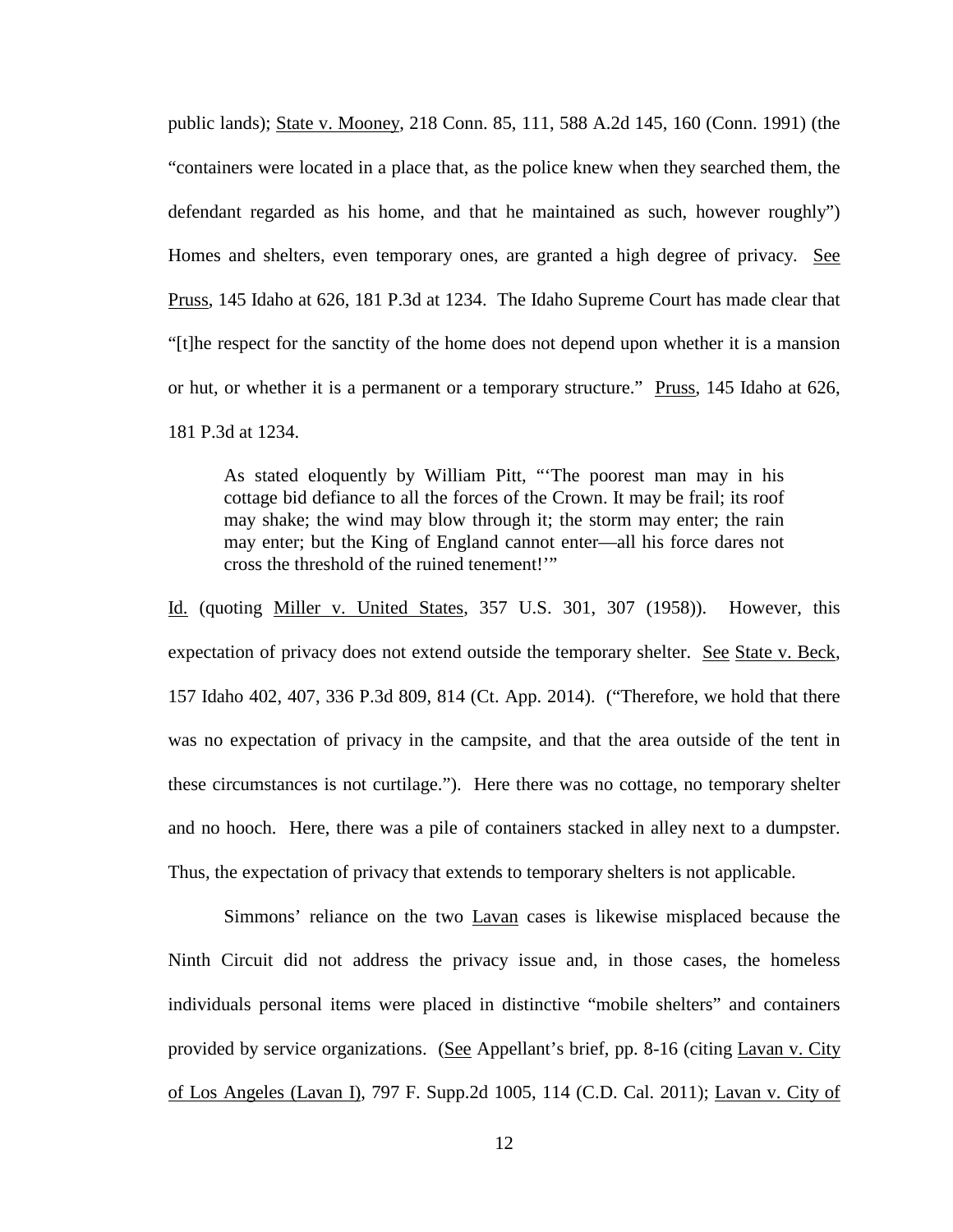Los Angeles (Lavan II), 693 F.3d 1022, 1025 (9th Cir. 2012).) In a civil suit, "nine homeless individuals living in the 'Skid Row' district of Los Angeles, charged that the City of Los Angeles (the "City") violated their Fourth and Fourteenth Amendment rights by seizing and immediately destroying their abandoned personal possessions, temporarily left on public sidewalks while [they] attended to necessary tasks such as eating, showering, and using restrooms." Lavan II, 693 F.3d at 1023-1024. The City had a policy and practice of seizing and destroying homeless persons' possessions. See Id. The nine homeless individuals stored their personal possessions in distinctive mobile containers or distinctive "mobile shelters" provided by social service organizations. Id. at

1025. The Ninth Circuit explained:

Like many of Skid Row's homeless residents, Appellees stored their personal possessions—including personal identification documents, birth certificates, medications, family memorabilia, toiletries, cell phones, sleeping bags and blankets—in mobile containers provided to homeless persons by social service organizations. Appellees Tony Lavan, Caterius Smith, Willie Vassie, Shamal Ballantine, and Reginald Wilson packed their possessions in EDAR mobile shelters. Appellees Ernest Seymore, Lamoen Hall, and Byron Reese kept their possessions in distinctive carts provided by the "Hippie Kitchen," a soup kitchen run by the Los Angeles Catholic Worker.

Lavan II, at 1025 (footnotes omitted). EDAR mobile shelters "are small, collapsible mobile shelters provided to homeless persons by Everyone Deserves a Roof, a nonprofit organization." Id. at 1022 n. 4.

The district court found that the City knew the seized property was not abandoned. Lavan I, 797 F. Supp.2d at 1014 (The evidence "clearly shows that the City did in fact know that at least some of the property seized was not abandoned."). The carts were "neatly packed" and suggested ownership. Id. The district court determined that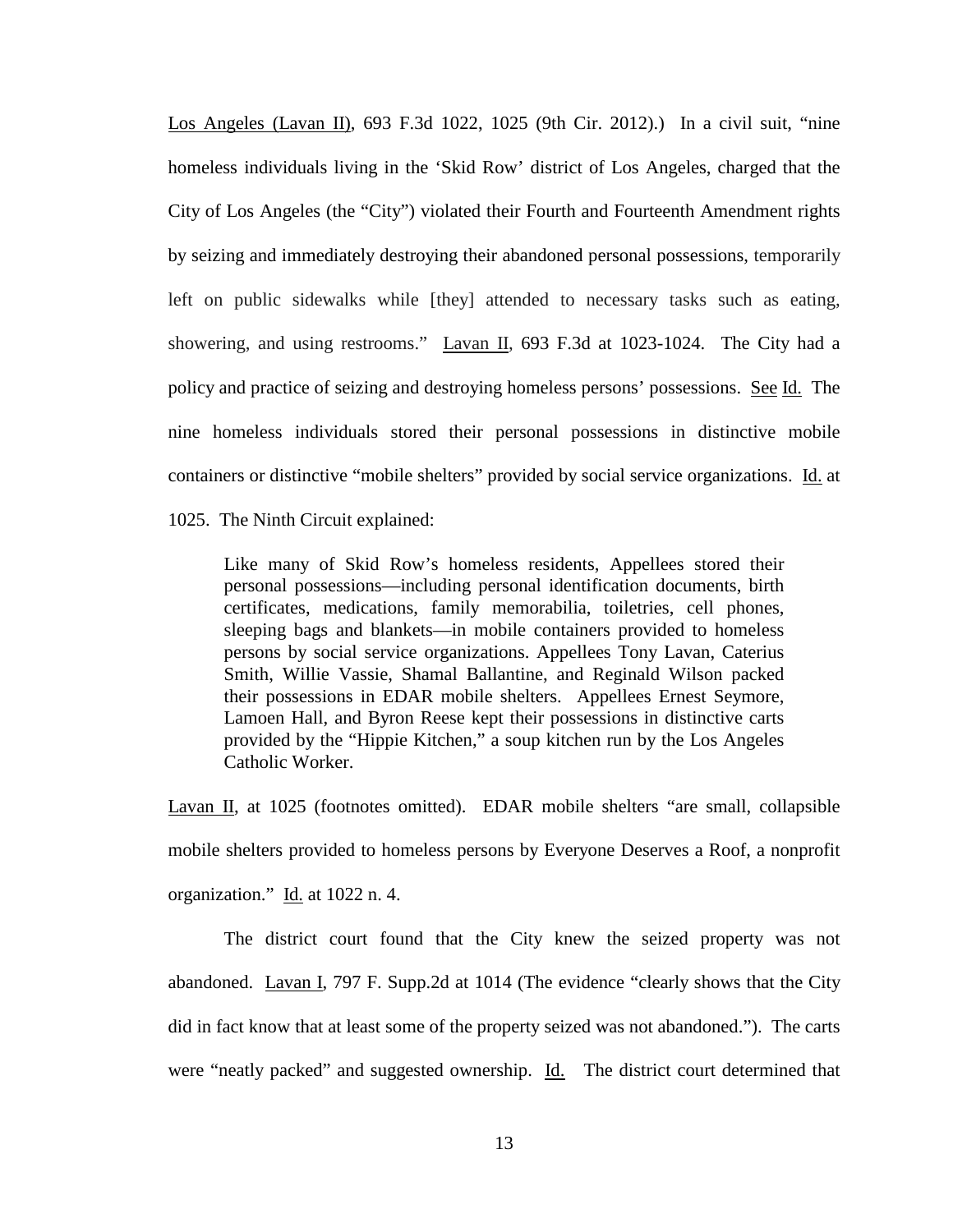the plaintiffs showed a strong likelihood they would succeed on the merits and issued a preliminary injunction. Id. at 1020. The City appealed to the Ninth Circuit, which affirmed. Lavan II, at 1027-1028. However, the Ninth Circuit did not affirm on a basis that the City performed an unreasonable *search*, but rather on the basis that the City performed an unreasonable *seizure* of the homeless individuals' neatly packed carts. See id. ("[The nine homeless individuals] need not show a reasonable expectation of privacy to enjoy the protection of the Fourth Amendment against *seizures* of their unabandoned property."). The Ninth Circuit explicitly did not decide whether the nine homeless individuals had a reasonable expectation of privacy in the carts and mobile shelters. Id. at 1028 ("Although the district court determined that [nine homeless individuals] had a reasonable expectation of privacy in their EDARs and carts, we need not decide that question[.]").

The Lavan cases are distinguishable, first, because the Ninth Circuirt explicitly did not address the "privacy" or search question, which the issue here. And, more importantly, the City of Los Angeles knew that these distinctive mobile shelters and carts were being used by homeless people to store their personal effects. Here, there is no distinctive mobile shelter or cart, or even any indication of continued ownership. Officer Janicek received a call that a woman had left things in an alleyway next to dumpster. This is a far cry from a city policy of seizing and destroying personal effects that are clearly being used by homeless persons.

Here, the district court applied the proper factors and correctly determined that Simmons failed to establish an objective expectation of privacy in the pile of items placed next to a dumpster in a public alley.